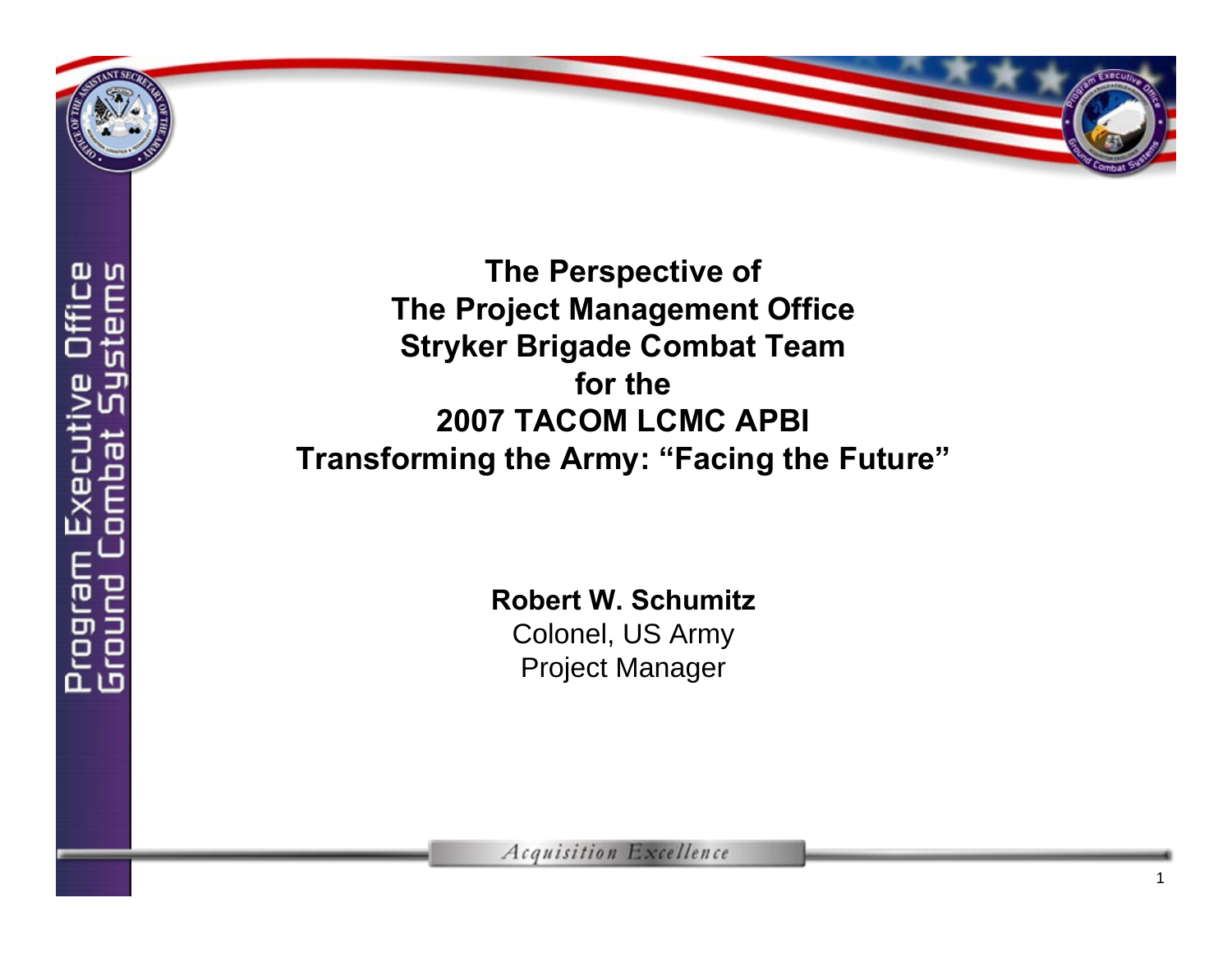

 $\mathbf{a}$ 

## **Stryker Family of Vehicles**



[Infantry Carrier Vehicle \(ICV\)](#page-2-0)



[Commander's Vehicle \(CV\)](#page-2-0)



[Fire Support Vehicle \(FSV\)](#page-2-0)



[Reconnaissance Vehicle \(RV\)](#page-2-0)



[Medical Evacuation Vehicle \(MEV\)](#page-2-0)



Engineer Squad Vehicle (ESV) [Engineer Squad Vehicle \(ESV\)](#page-2-0)



**Common Operating Picture Common Chassis & Drive TrainCommon KPP'sCommon Survivability Common TMDE, Spare Parts, Tools & Skills**





[Mobile Gun System \(MGS\)](#page-2-0)



[NBC Reconnaissance Vehicle](#page-2-0) (NBCRV)



[Mortar Carrier Vehicle \(MCV\)](#page-2-0)

[Anti Tank Guided Missile \(ATGM\)](#page-2-0)

Acquisition Excellence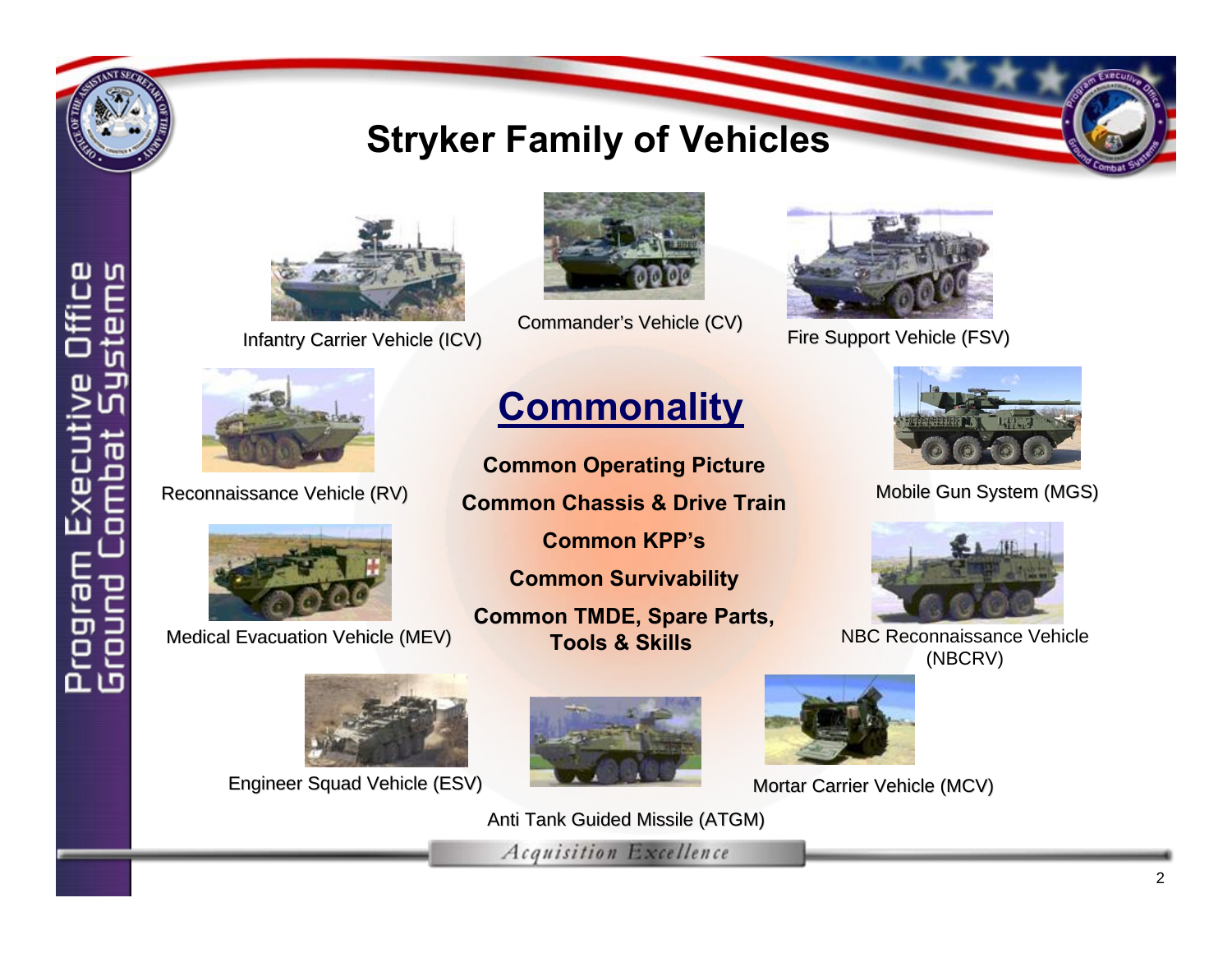<span id="page-2-0"></span>

Executive<br>Combat Sys உ்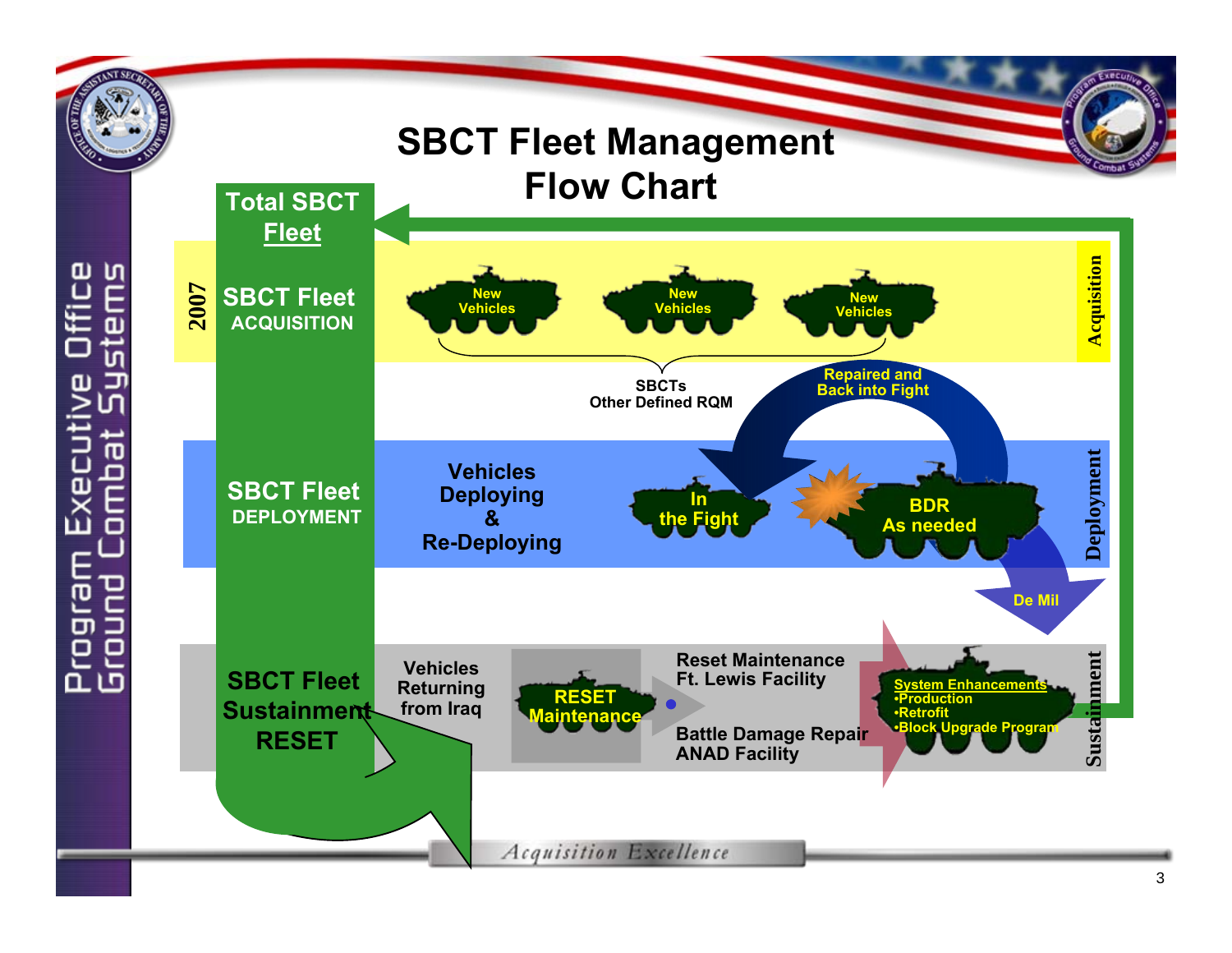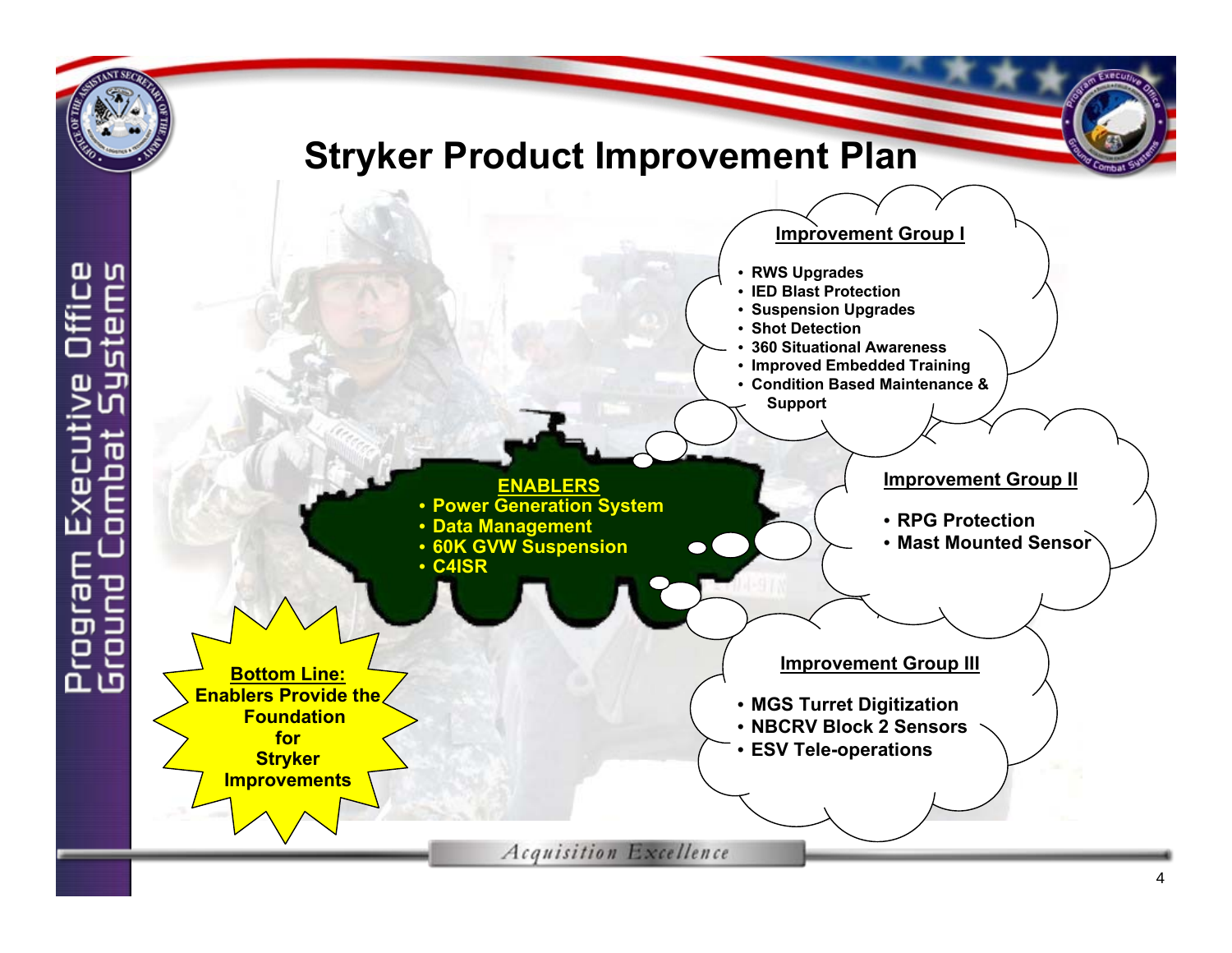## **Stryker Challenges & Opportunities for Industry**

- **Communications:**
	- Command and control technologies & Modular display network
- **Survivability:**
	- Residual mobility & Holistic Survivability and Force Protection
- **Mobility:**
	- Improved Digital Video Effect (DVE) & Decisive Offensive Action
- **Sustainment:**
	- Battle Damage Repair Facility Qatar & RESET Program
- **Net Readiness:**
	- Compliance with Net-centric Operations and Warfare Standards
	- Integrate C4ISR Systems into Stryker Platforms
- **Supportability:**
	- Field Level
	- CLS Scheduled Services & Spare and Repair Parts
	- 90% minimum ORR CLS metric after NET completed
- **Flexibility:**
	- Missions; Peacekeeping and Patrolling to Full-Scale Urban Combat
- **Lethality:**

உட

- Organic combined arms lethality
- Baseline target acquisition is "point and shoot"
- **Industry Potential:**
	- GDLS & DOD Authorized Supplier/sub-contractor





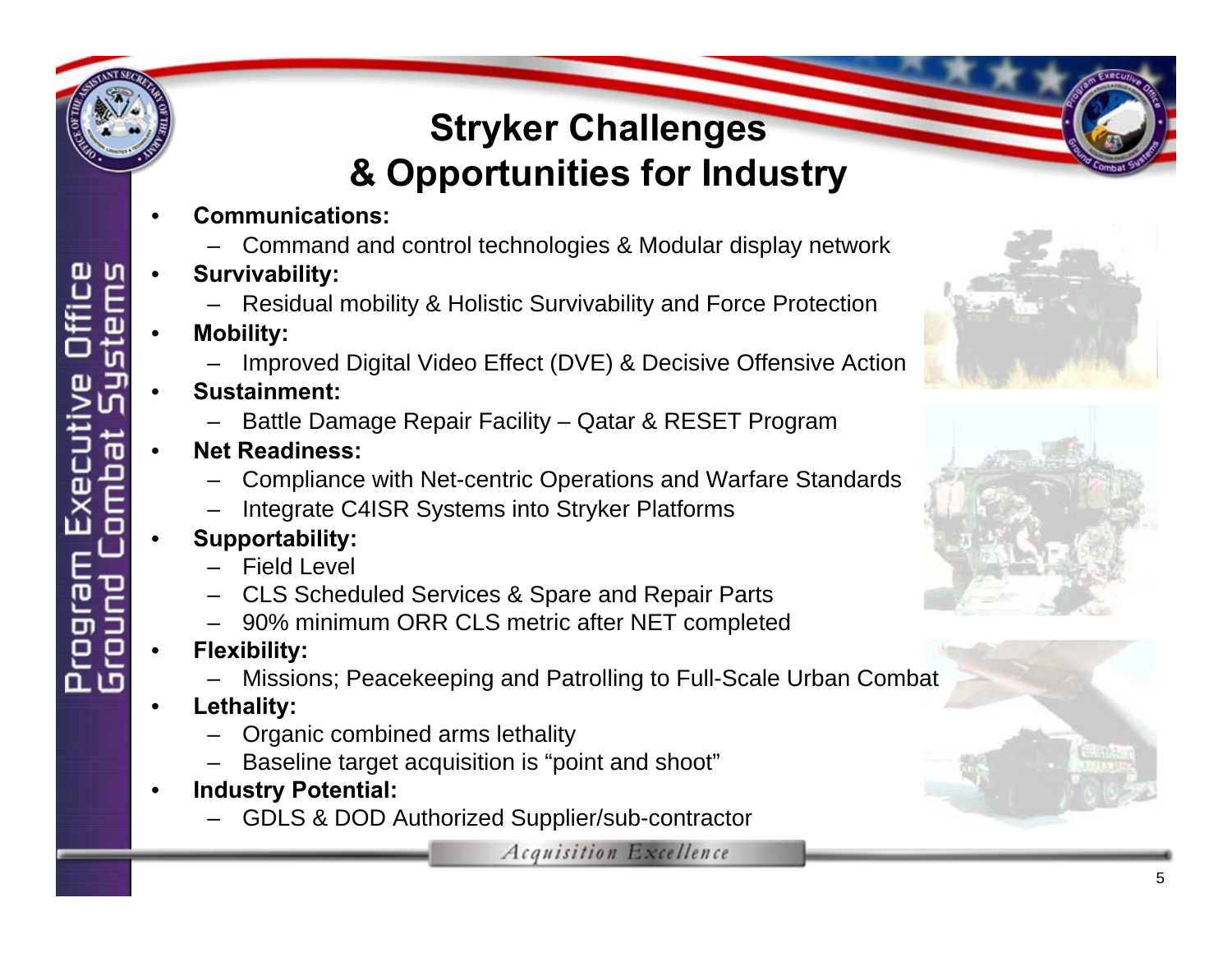